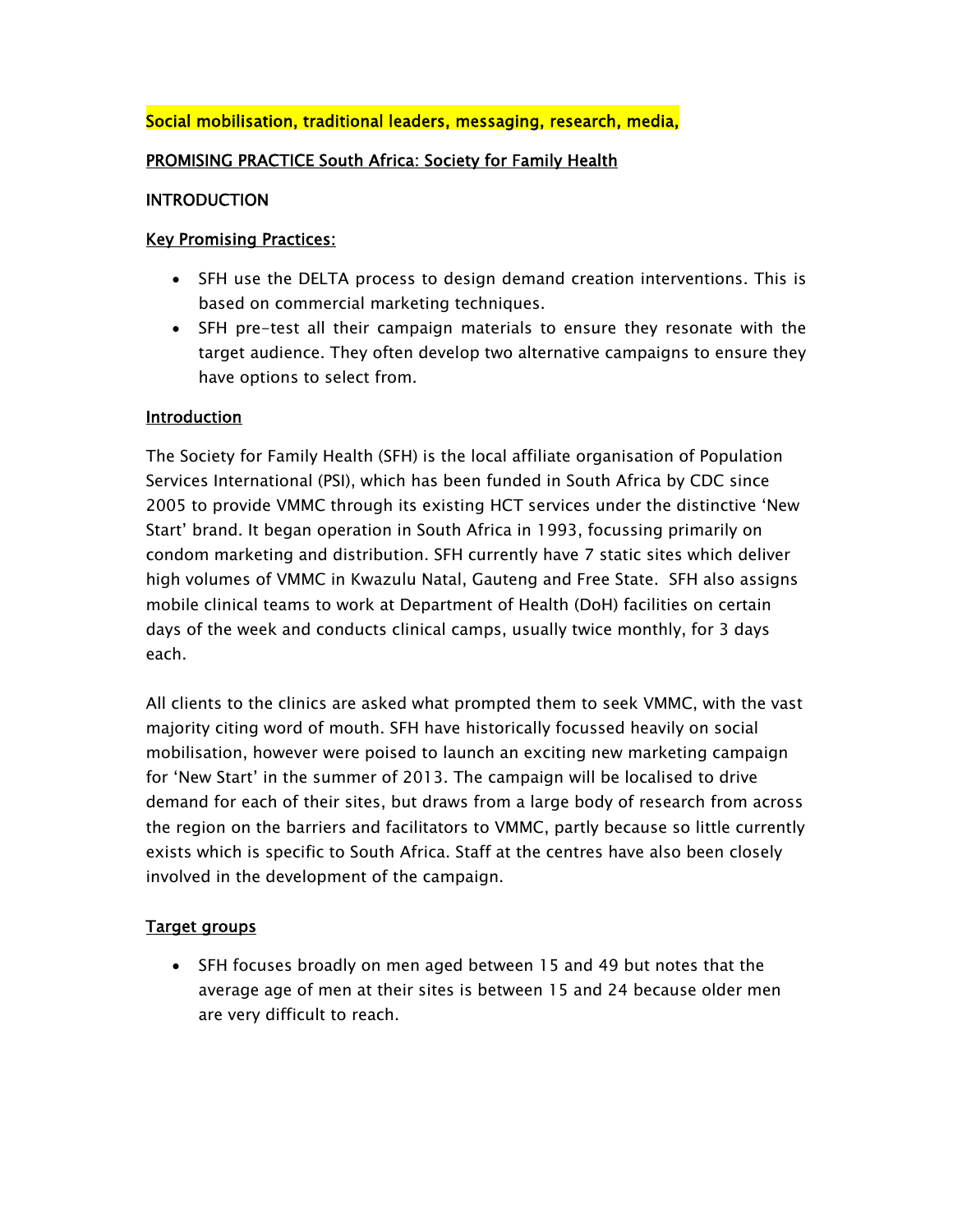#### Scale and scope

- Seven VMMC sites in four provinces: Bloemfontein, Soweto, outside Johannesburg, Durban, Umlazi, Pietermartizberg and Witbank.
- SFH circumcised 7000 men in July 2013 but total figures to date are not currently available.

## Organizations involved

#### Lead

• SFH

## Funding

 CDC, PEFPAR, CDC, Department of Defense, the South African Government, the Royal Netherlands Embassy, the Global Fund, the Swedish International Development Agency and the Bill and Melinda Gates Foundation.

## Who is carrying out demand generation activities?

• SFH

## Management of demand creation

SFH, except when providing mobile services to DoH clinics.

## VMMC ACTIVITIES

## VMMC activities

SFH currently have 7 static sites which deliver high volumes of VMMC in Kwazulu Natal, Gauteng and Free State. SFH also assigns mobile clinical teams to work at Department of Health (DoH) facilities on certain days of the week and conducts clinical camps, usually twice monthly, for 3 days each.

## APPROACH TO DEMAND CREATION

## The approach to Demand Creation:

## The DELTA Process:

As an affiliate of Population Services International (PSI), SFH shares PSI's DELTA marketing planning process, which SFH uses to optimize insights target audiences when planning demand creation or social marketing activities. The DELTA process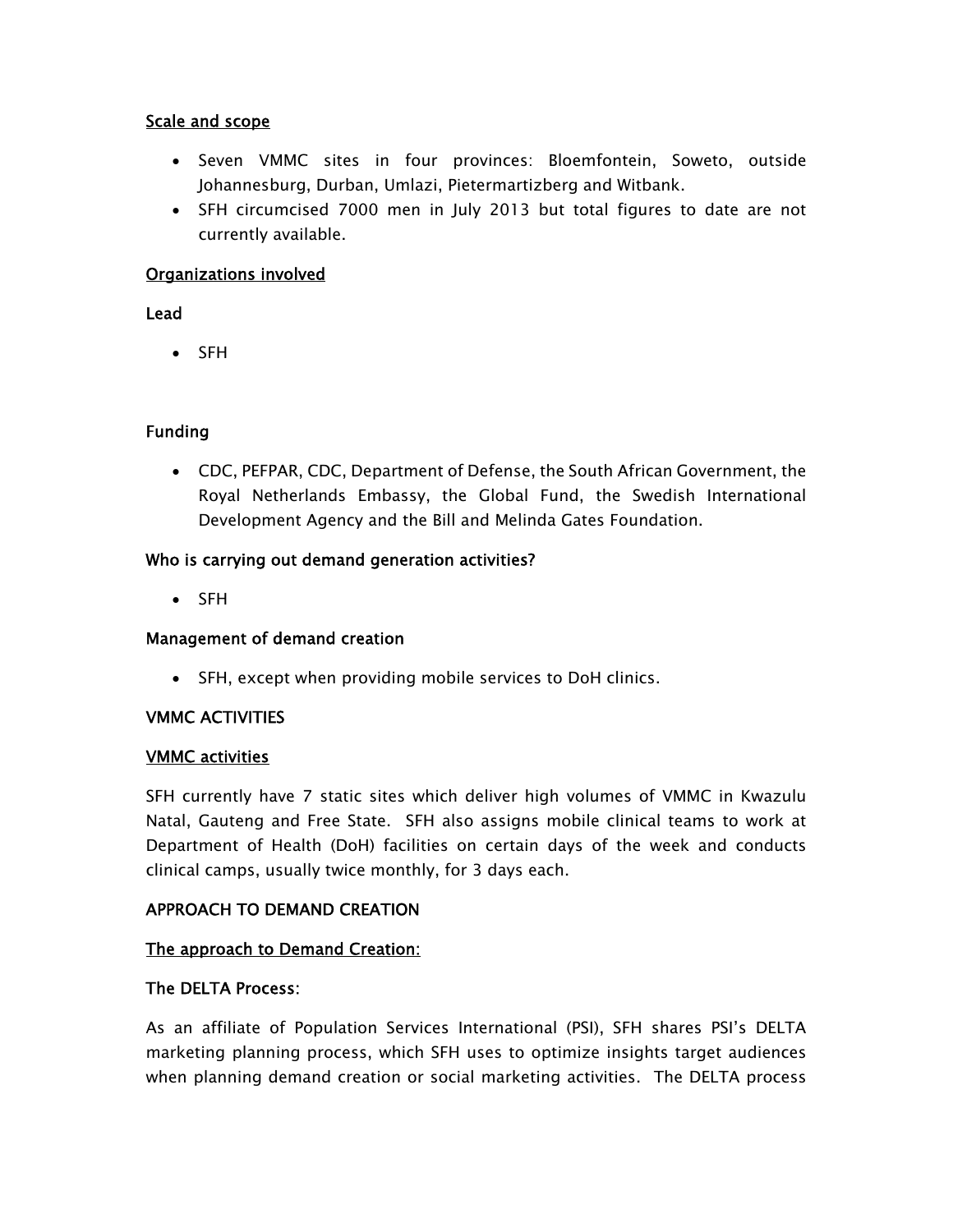helps SFH's marketing team to understand what will motivate the target population to perform certain behaviours.

DELTA was created to enable a seamless flow from epidemiology to audience profile to strategy. DELTA is based on proven commercial sector strategies and ensures that products and services are appropriately positioned, priced, placed and promoted (the 'four P's' of marketing) within the market to meet the needs of the target audience.

The most important aspect of the DELTA marketing planning process is a deep understanding of both consumers and service providers or products in the supply chain. To gain such understanding, SFH first sources and collates qualitative and quantitative information already available, synthesizing it to create an archetype of the consumer and a profile of the provider. By gathering rich insights on both the customer and provider, the team is then able to identify the key unique benefit that the product, service or desired behaviour stands for in the mind of the target audience and thus the unique selling proposition or brand identity for providers. This informs the creation of the marketing plan.

From the marketing plan, SFH develops both a distribution plan and a detailed communication plan. Once these plans are established, the next steps are to: develop a research plan, work plan, and a budget (see DELTA graphic below). DELTA will be the key tool to understand barriers to the desired behaviour and identify ways to address these barriers. By including local stakeholders and government representatives in the DELTA process, opportunities will be identified to leverage and support ongoing efforts to promote VMMC, while also highlighting the roles these entities can play.

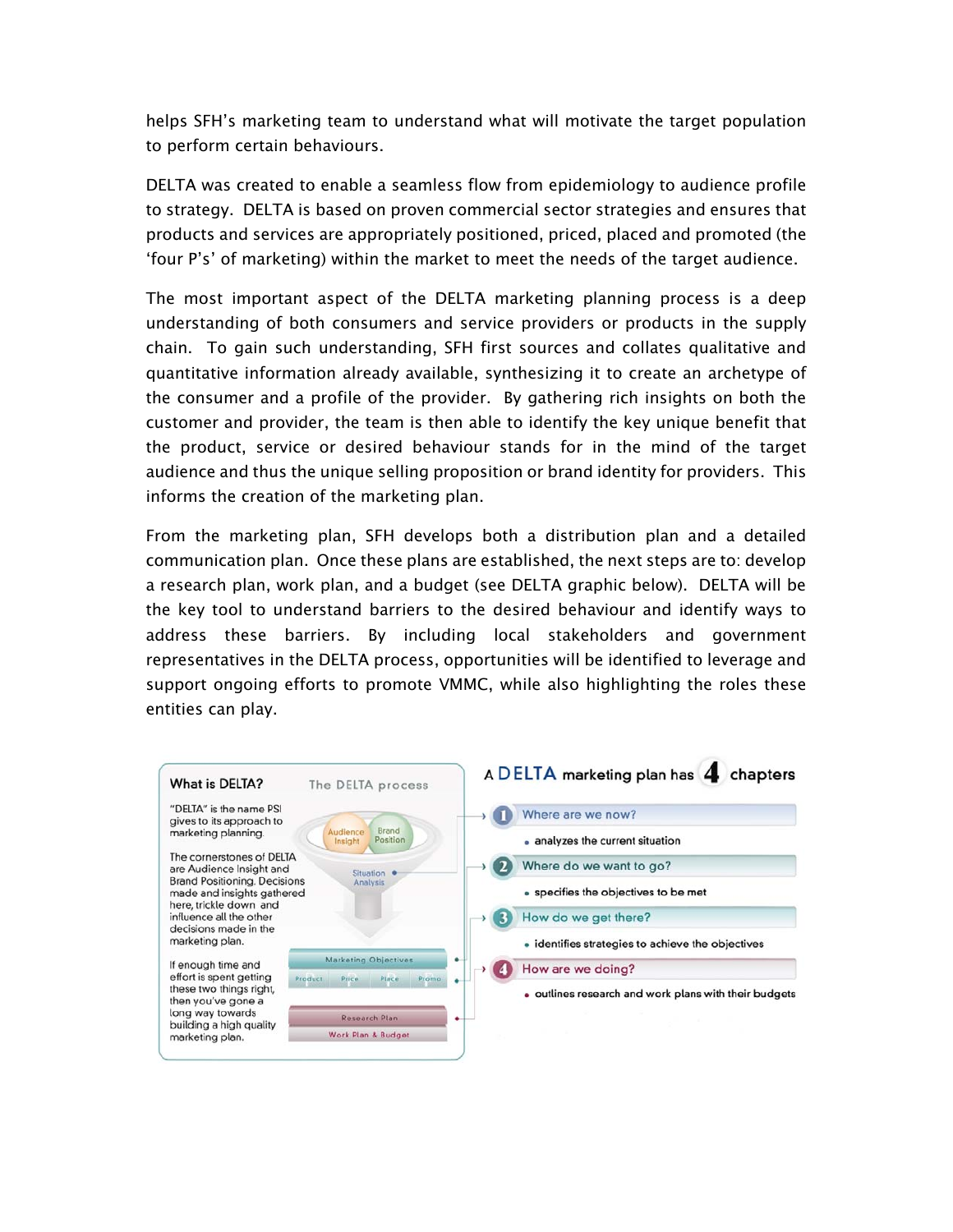#### Key message

Based on feedback from social mobilizers and from what's worked in other countries, SFH is moving its messaging to away from clinical information on HIV towards a more emotional approach, featuring aspiration-based messages focusing on manhood, sexual attractiveness and making greater use of female partners.

In addition, PSI has identified the key barriers to VMMC in the minds of target audiences. These, and some of SFH's responses to them, are laid out below.

## • Seasonality

Many clients believe, traditionally, that winter is the best time to have any operations or medical procedures carried out. There is a prevalent cultural misconception that this is when the body heals better because of lower temperatures and less humidity.

SFH responds with the phrase: 'Good health depends on you and not on the season', selected because it speaks directly to the responsibility of the man (and to his masculinity) for his own recovery and gives him a sense of control over a situation which he may not have felt in control of.

It's important to change this seasonal concept because SFH has to turn people away when they come in the traditional 'peak' season. SFH is trying to get more people to sign up for the periods of August/September as well as January/February/March. They believe this can only be achieved by addressing this entrenched belief.

## Length of time (and no sex) during six weeks of healing

Feedback from social mobilisers suggests that men often initially believe that they will heal in two weeks and are less enthusiastic about the procedure once they hear they will have to wait six weeks to resume sex. "All good things come to those who wait" was a slogan created to combat this.

## • The fear that clients would be forced into finding out their HIV status

The catchphrase "a better future starts with knowing your HIV status" has been put forward as a means to overcoming this barrier. The message is clear: if you know your status can seek treatment and support and manage the situation.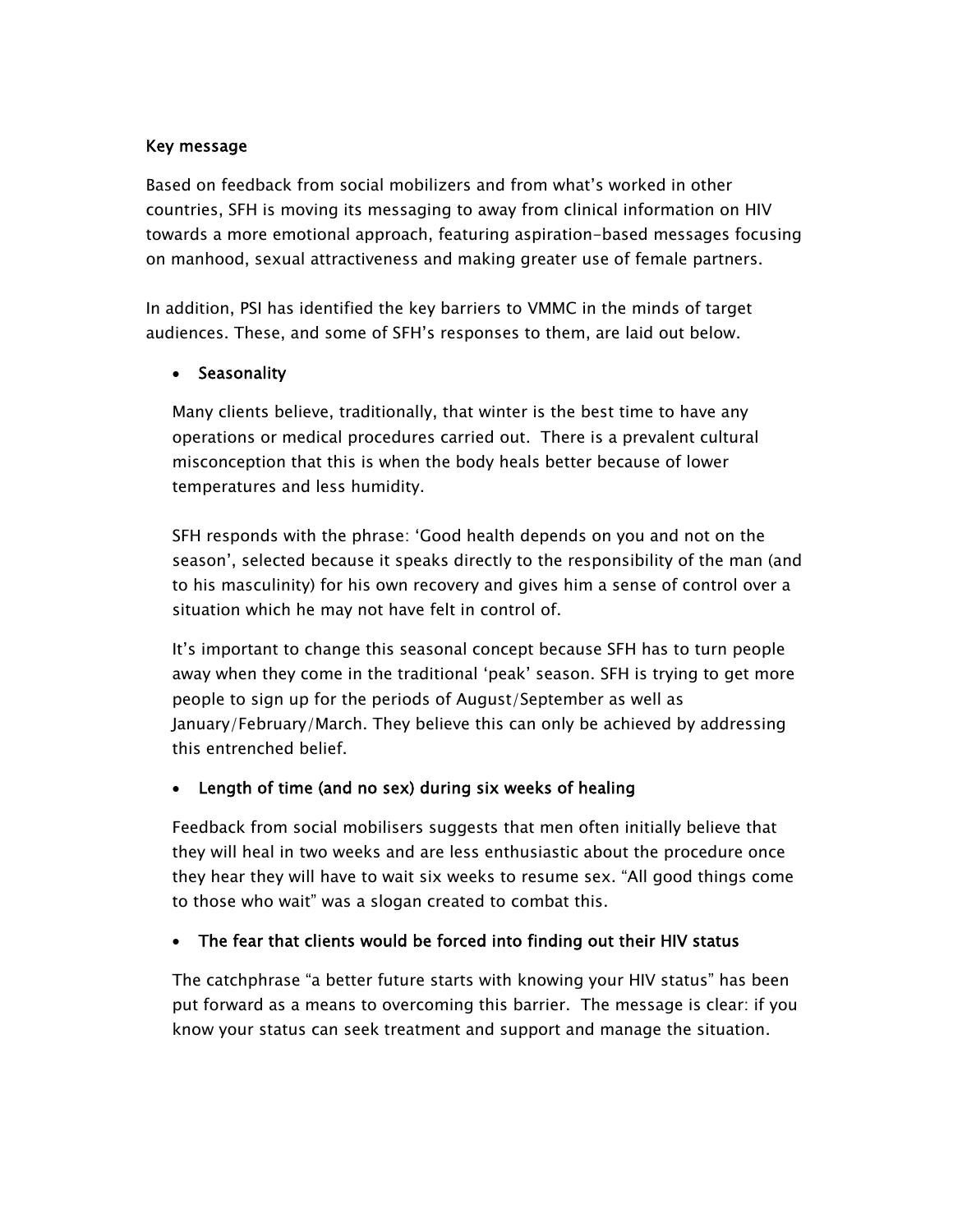#### • The pain issue

SFH commissioned a survey to respond to the fear that the pain of circumcision will be unbearable. Three patients from each site were asked to rate the pain they'd experienced on a scale of one to nine (one being minimal, nine being the most intense)

Most of the respondents put the pain at a level of 1 to 2, describing it as "discomfort" as opposed to pain. The survey has been included in VMMC print materials alongside the catchphrase "a little pain, but with a lifetime of benefits".

These messages are therefore all based around a pain/reward system which speaks openly about the disadvantages of VMMC but highlights the benefits which will ultimately accrue to the client. SFH aims to appeal to prospective clients on an emotional level as opposed to just providing rational arguments.

# DEMAND CREATION ACTIVITIES

#### Demand Creation Activities

#### Social Mobilisation

SFH employees about 4 social mobilizers per site, managed overall by a coordinator, for a current total of about 25 mobilizers. These are salaried positions and mobilizers do not receive referral fees. The mobilizers go door-to-door, engage in community meetings and outreach to try to increase uptake of VMMC. At their best sites SFH engages the full range health facility staff so that even nurses go out, not just the mobilizers. In addition to static sites, SFH also has mobile teams which are sent to different DoH clinics in rotation on different days of the week. The DoH clinics are responsible for generating demand when these take place.

These teams go out every day of the week during the slow summer months. SFH also conducts clinical camps, usually twice monthly for 3 days each. The camps are organised in collaboration with the provincial DoH, who also help to organise community meetings with traditional leaders on the first day of the camps, followed by group counselling on day 2 and the procedures on day 3. In order to reach out to older men, SFH partners with a local NGO called Solidarity Center which works with unions in order to reach out to workers and HR departments in companies to raise awareness and make it possible for workers to take time off to get a circumcision. This is still a fairly small effort though; on average they get about 60 clients a week this way from 6 different companies.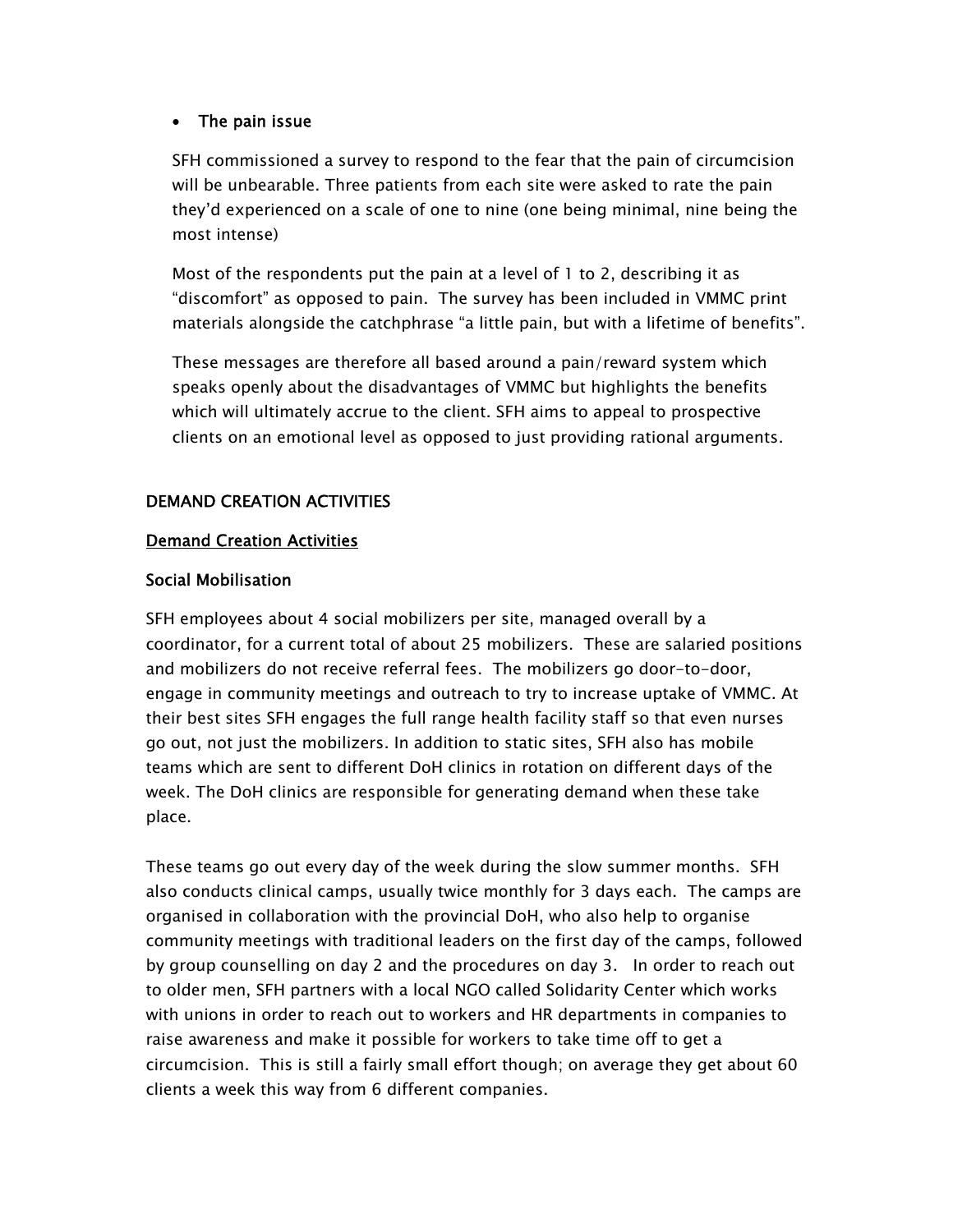As of summer 2013, SFH are revising their mobilisation strategy on two fronts: firstly, the supervision structures which currently do not provide the level of oversight they would like and, secondly, the quality of the print materials used by mobilisers to support their face to face discussions with potential clients. It is possible that they will also restructure the incentives programme to make it more effective.

#### Working within traditional structures and with traditional circumcision

When working with leaders within traditionally circumcising groups, SFH tries to work "in the space between traditional and clinical", striving to achieve common ground which doesn't threaten established norms and cultural beliefs. For example, in rural KZN, the Programme Managers approached initiation schools and community/tribal chiefs with a view to attempting to slot in MMC with the traditional annual initiation ceremonies.

This was acceptable to the community leaders and so SFH in conjunction with the DoH started performing clinical circumcisions during initiation weeks. The Ministry of Health sets up surgical camps in the villages that have agreed to participate and then calls SFH in to perform the medical procedures. This is done without interfering with the cultural elements and rites.

The first week commences as usual where the youths are prepared for initiation in the usual way. Then, on around the third day, SFH comes in to perform the procedures and returns again on the Friday for follow up checks to see that the wounds are healing well and that there are no secondary infections setting in, etc. This is a very highly structured system and is working well but is only done at the moment in KZN. Ideally SFH would like to start similar procedures in other rural areas.

#### **Media**

In the past, SFH has organized some call-in shows with local FM stations, with staff or outside experts appearing as guests on existing shows, as often as once weekly to help promote demand during the slow summer months. They also produced some brochures in 2012, which they plan to revise with a more emotional message in 2013, based on feedback and recommendations from their social mobilizers. They have also run print ads in local newspapers during slow months and have engaged with a few journalists, who SFH persuaded to be circumcised and to run stories on their experience. Everything that they produce is branded with their own 'New Start' slogan and identity, which is also used to brand their clinics.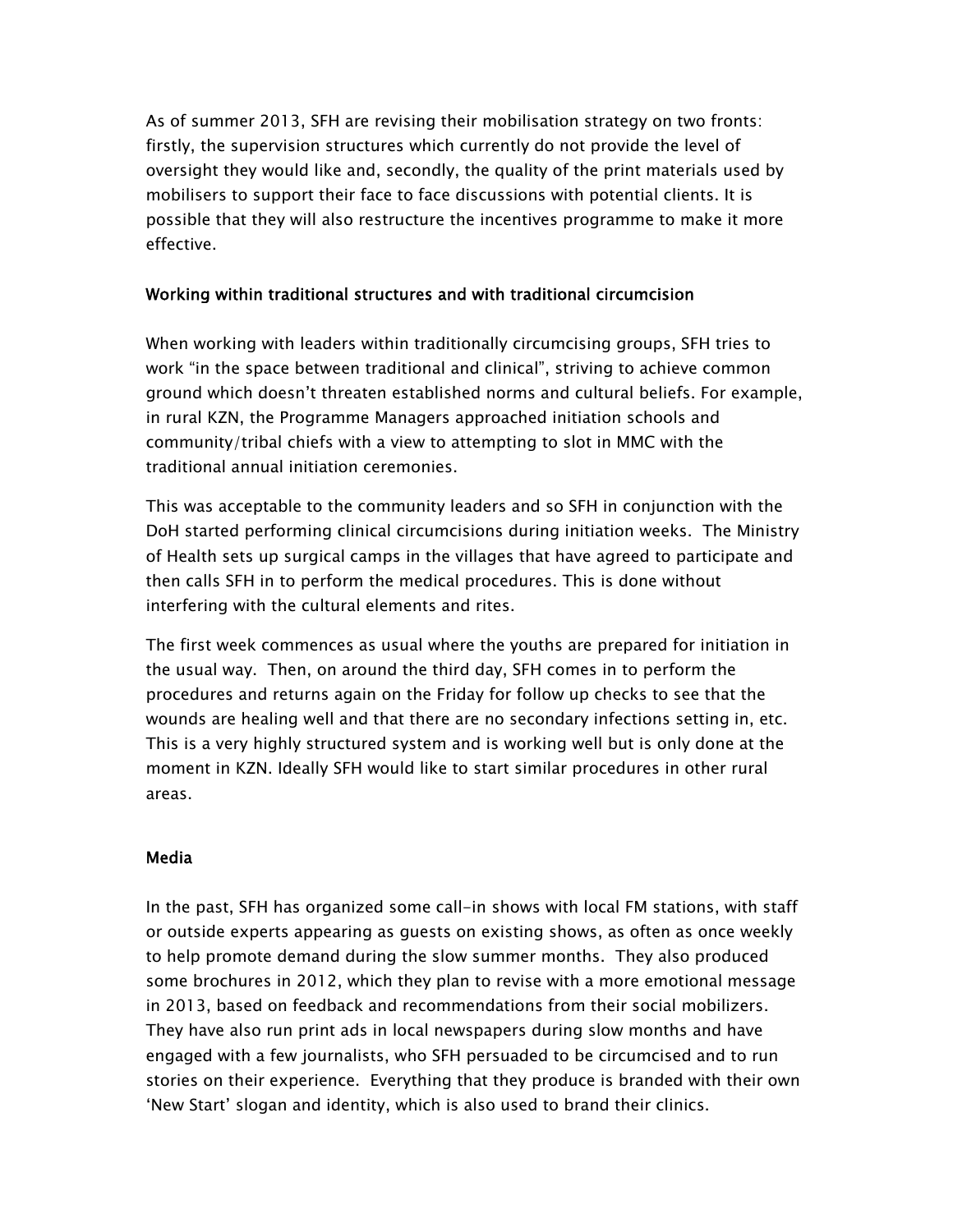In August 2013, SFH are in the process of revising their media activity, asking a number of advertising agencies to pitch campaigns to run on radio stations local to their sites. Their view is that the target audience are listening to community radio rather than mainstream radio. Clients at the sites will be asked which radio stations they prefer

Historically, print materials were produced in English but now all is available in isiZulu and Sesotho which seems to work much better.

SFH always pre-tests material at site level for feedback and this system generates a product that will achieve a positive response based on the tested sample's feedback. The people giving the opinion base it on gut feel and emotional reaction so this is an unusual yet effective way to get SFH's message out there.

#### Rationale

SFH's demand creation strategy is guided by PSI's behaviour change framework which brings together public health theories of change with commercial marketing strategies.

## EVALUATION OF DEMAND CREATION ACTIVITIES

## Evaluation of demand creation activities

SFH has not done a formal evaluation of their demand creation but it analyses its intake forms and conducts discussions with mobilizers in order to understand exactly what supporting print materials they need and monitor the performance of these once they are produced. Often the communications teams accompany mobilisers to observe print materials in use and consider how they might work best for the mobilisers.

The decision to develop the new set of materials for the New Start brand was borne out of feedback from mobilisers. Two sets of campaign materials were developed and then pre-tested with target audiences at site level to determine which messages resonated best.

The first poster "Show them you're a cut above the rest" was not well received, but the second poster "Rise to the Challenge" was appreciated: the play on words and quirkiness of the humour was understood and appreciated. This is the poster that now that carries the SFH message for VMMC.